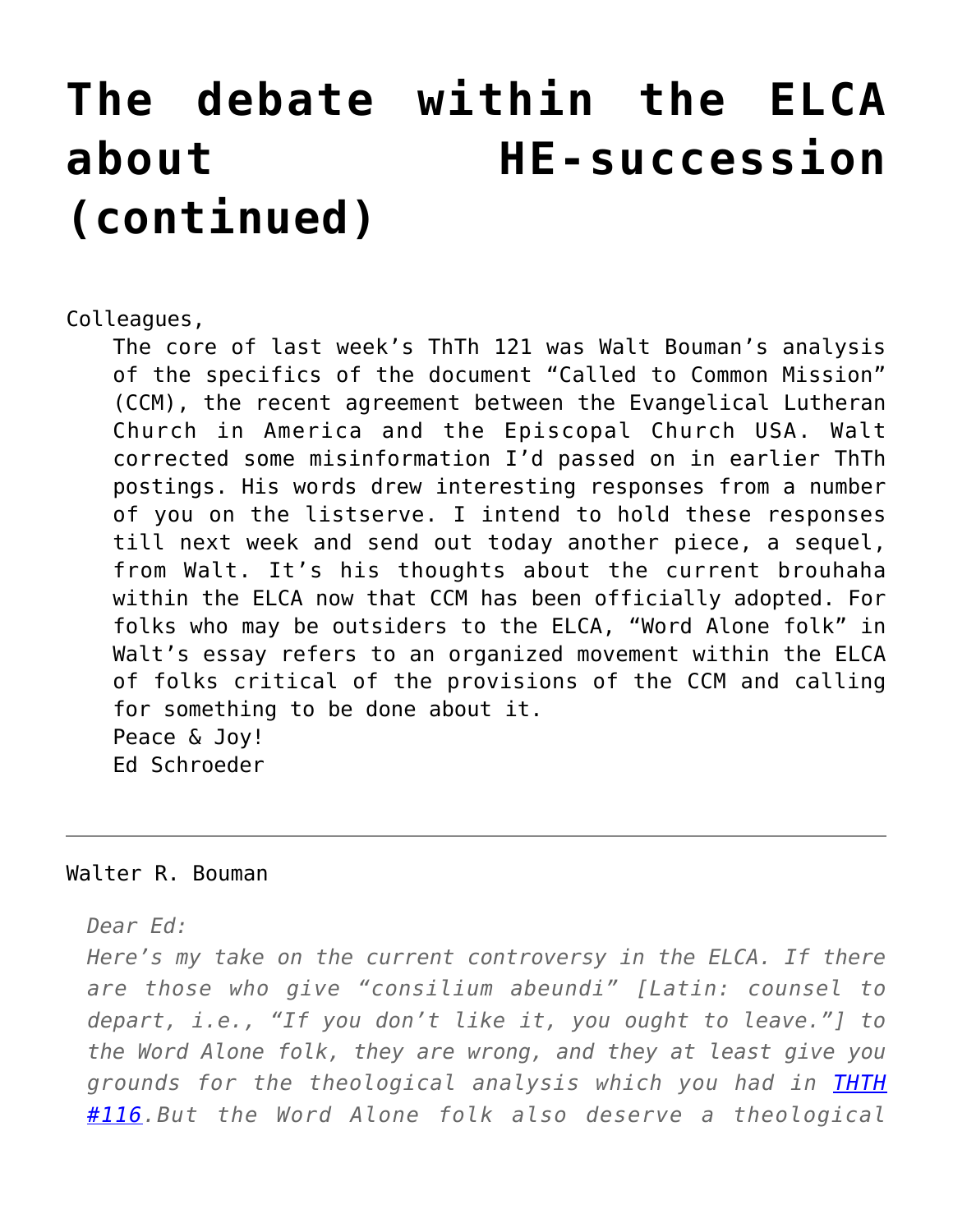*analysis. Mine starts with Wilhelm Maurer's historical commentary on the Augsburg Confession. Maurer claims that Charles V [Holy Roman Emperor at the time] requested the princes and cities who had introduced reforms (e.g., marriage of clergy, vernacular use of the mass, chalice to the laity, relaxation of fasts, and the non-observance of certain saints days) to justify what they were doing.*

*The Saxons went to Augsburg with the concerns and the proposal of Article XXVIII ["The Power of Bishops"]. The concerns were that bishops could not do two things,*

- *1. Govern with the sword as if by divine right such coercive power belonged to the office of bishop,*
- *2. Introduce human regulations with the stipulation that they were necessary to salvation.*

*Such bishops burdened consciences and betrayed their office. They cite Augustine that "one should not obey even regularly elected bishops if they err or if they teach or command something contrary to the divine Holy Scriptures." (XXVIII, 28) Because the bishops in Saxony refused to permit the reforms, refused to ordain clergy who supported the reforms, or were absent from their dioceses (69-70), "the princes are obliged, whether they like to or not, to administer justice to their subjects for the sake of peace and to prevent discord and great disorder in their lands." (29) This was the legal right of the civil authorities according to both canon law and civil law."Bishops or pastors may make regulations so that everything in the churches is done in good order, but not as a means of obtaining God's grace or making satisfaction for sins, nor in order to bind men's consciences by considering these things necessary services of God and counting it a sin to omit their observance even when this is done without offense." (53) Examples from St. Paul follow (54). "It is proper for the*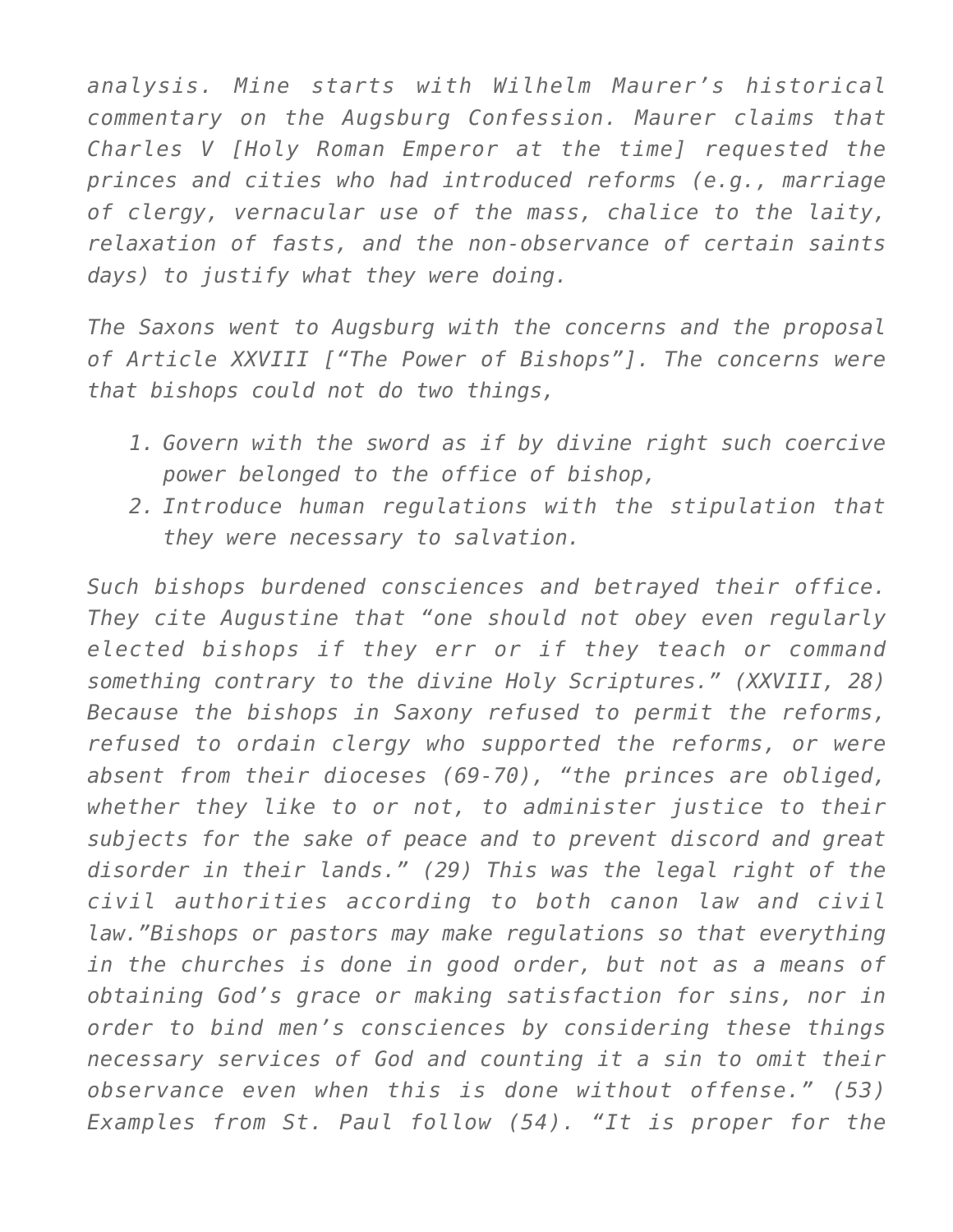*Christian assembly to keep such ordinances for the sake of love and peace, to be obedient to the bishops and parish ministers in such matters, and to observe the regulations in such a way that one does not give offense to another and so that there may be no disorder or unbecoming conduct in the church. However, consciences should not be burdened by contending that such things are necessary for salvation or that it is a sin to omit them, even when no offense is given to others." (55-56)*

*The proposal is best articulated in the Latin text of AC XXVIII: "It is not our intention that the bishops give up their power to govern, but we ask for this one thing, that they allow the Gospel to be taught purely and that they relax some few observances which cannot be kept without sin." If the bishops cannot do this, they are responsible for schism. (76-78)*

*The Torgau Articles from early 1530 then served Melanchthon as the apologia [= supporting argument] for the reforms (Articles XXII to XXVII). Largely because of Eck's charges ("The 404 errors of Luther"), Articles I to XXI were added, based on the Schwabach Articles, the Marburg Articles, and Luther's 1528 "Confession." Thus the Augsburg Confession became a confession as well as an apologia and a proposal. Other princes and cities [represented at Augsburg] joined the Saxons to make the AC their own.*

*By 1555 it became one of the two legal bases for "church" in the Holy Roman Empire, although the adherents of the "old religion" did not fully recognize the adherents of the Augsburg Confession as "church," or even regarded them as heretics. This is the basis for AC VII ["The Church']. The confessors at Augsburg were insisting on two things with regard to "church."*

*1. The Gospel proclaimed in its purity and the sacraments administered according to the Gospel are alone*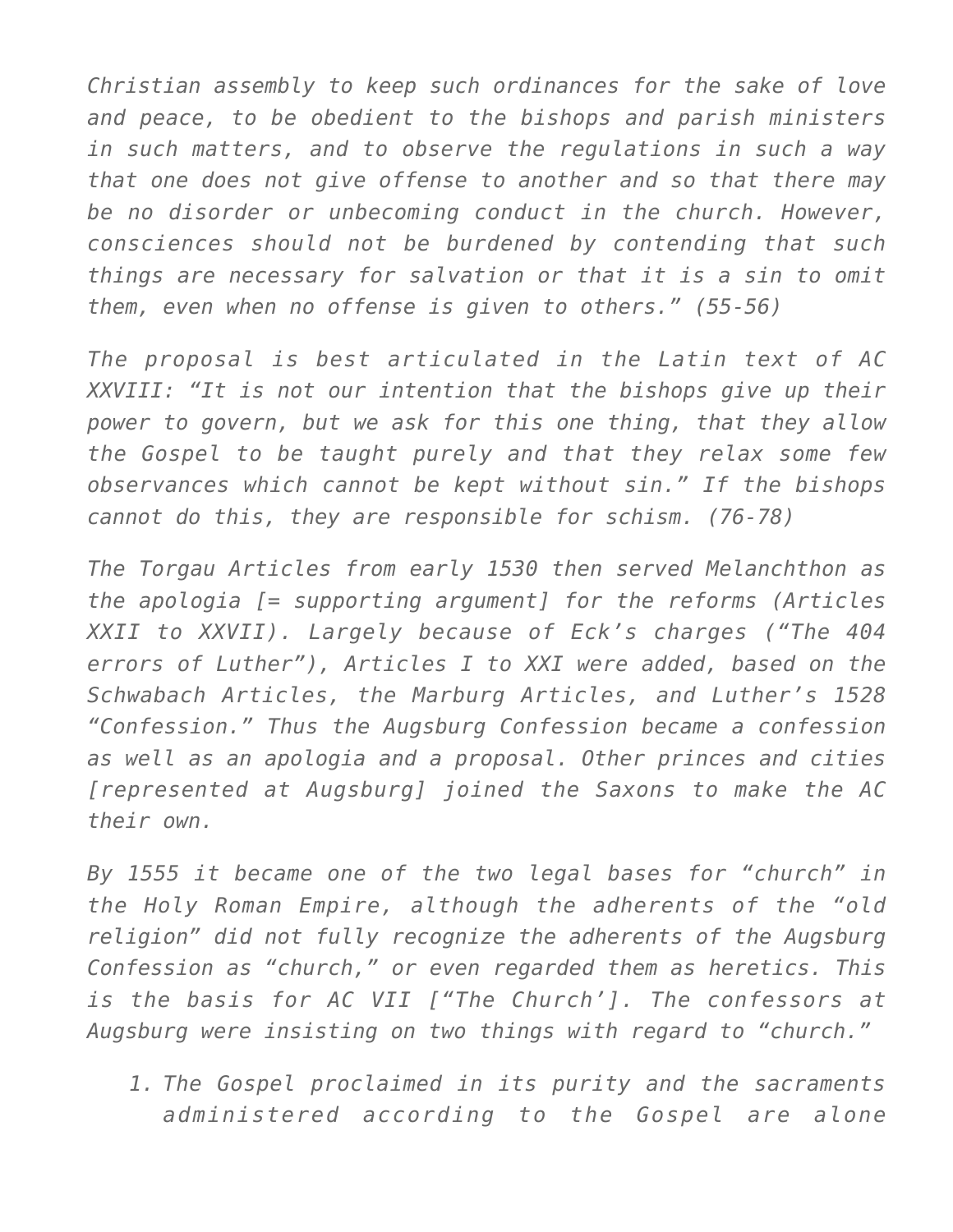*constitutive of church.*

*2. Differences in human traditions (e.g., mass in the vernacular, marriage of clergy, fasts, observance of saints days) do not destroy the unity of the church, that is, one may or may not have mass in the vernacular and still be church.*

*Applied to CCM, Lutherans insist that the practice of having bishops at all, and of installing bishops with the laying-on-of hands by bishops who share in a succession that goes back to the 2nd or 3rd centuries A.D., is not required for being church, and Episcopalians agree. In order to make their case, Lutherans insist that they can be in full communion (i.e., have interchangeable ministries) with Presbyterians, the United Church of Christ, and the Reformed Church in America, and Lutherans requested and required a "sign" from Episcopalians they truly agree. This "sign" that Episcopalians truly agree and truly recognize Lutherans as church is the suspension of the 1662 preface to the ordinal so that Lutheran clergy who have not been ordained with bishops presiding (as I was not) can be interchangeable with Episcopal priests.*

*The ELCA has not violated Article VII because CCM is not about our recognition of other churches as church. It is only about full communion with a particular "denomination," the Episcopal Church. For the sake of communion with that particular denomination, but not as a general rule for communion with other churches in the LWF or with the churches of the Reformed tradition, the ELCA will in the future install bishops with the laying-on-of-hands by bishops who share in the succession (and also with the laying-on-of-hands by bishops who do not share in the succession, and with the laying-on-of-hands by Executive Presbyters from the Presbyterian Church or Conference Ministers from the UCC). And in the future ELCA bishops will "regularly" (which the Denver Churchwide Assembly defined as "no planned*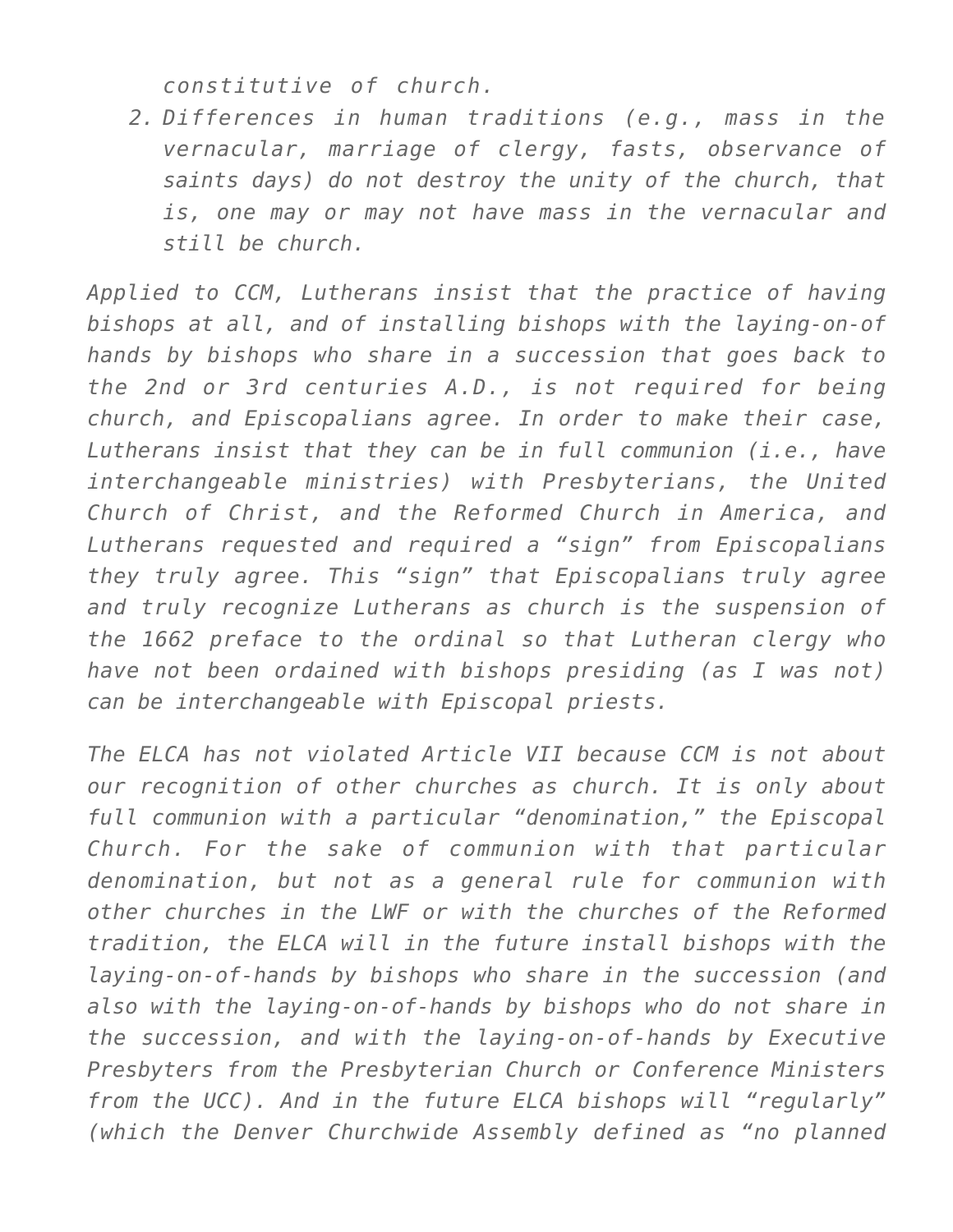*exceptions," meaning there could be unanticipated exceptions caused by a bishop's sudden illness, or inability to travel due to bad weather, or an unavoidable breakdown in travel arrangements) preside at ordinations. Again, the possibility of unanticipated exceptions testifies to the Lutheran conviction that the presidency of bishops at ordinations is not absolutely necessary.*

*Lutherans can do this without sin because it contributes "to peace and good order in the church" (Article XV). The Episcopal Church does not believe that these practices are necessary for salvation, nor were the traditions of succession of bishops or the presidency of bishops at ordinations "for the purpose of propitiating God and earning grace" (Article XV). The Word Alone folk claim that the opinion of a panel of Episcopal Bishops in the case of Bishop Walter Righter has made the Church Lambeth Quadrilateral (which includes the so-called Historic Episcopate) "necessary for salvation."*

*But every Episcopal authority in my acquaintance, including the House of Bishops, has stated that this opinion is not the position of the Episcopal Church, and even the bishops who issued the opinion have indicated that they were simply casting about for some definition in their tradition of "core doctrine," and seized upon the Lambeth Quadrilateral because of its reference to Scripture, Creeds, and sacraments. They were trying to exonerate Bishop Righter, not make the HE "necessary for salvation." If, on such shaky ground, the Word Alone folk are right, then Lutheran participation in the HE violates a number of articles of the AC, including XV and XXVIII.*

*The Word Alone folk also refuse to recognize the provisions of CCM which keep the ELCA in communion with churches that do not have the HE as preserving the ELCA's commitment to AC VII.*